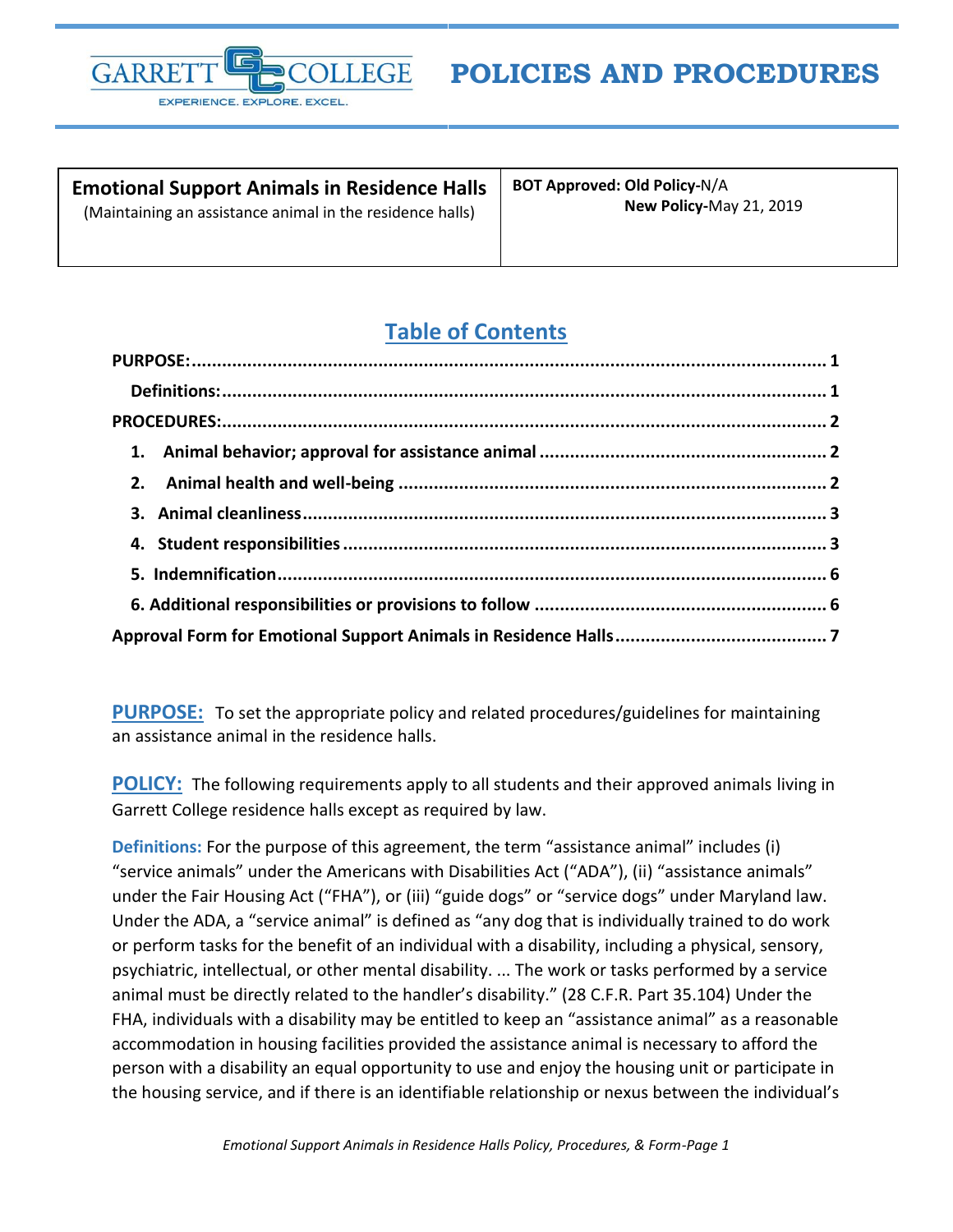disability and the assistance the animal provides. Under Maryland law, individuals with disabilities, the parents of a minor child with a disability, and service animal trainers who are accompanied by an animal being trained or raised as a service animal have the same right as individuals without disabilities to the full and free use of the roads, sidewalks, public buildings, public facilities, and other public places. (§ 7-704). An individual with a disability or a parent of a minor child with a disability who is accompanied by a service animal specially trained for that purpose in a place, accommodation, or conveyance listed in § 7-704(b) of this subtitle may not be required to pay extra compensation for the service animal, but the individual may be liable for any damages to the premises or facilities caused by the service animal. (§ 7-705)

### <span id="page-1-0"></span>**PROCEDURES:**

GARRE

EXPERIENCE. EXPLORE. EXCEL.

#### <span id="page-1-1"></span>**1. Animal behavior; approval for assistance animal**

- a. An exception to the Garrett College Residence Hall Guide (Residence Hall Rules and Regulations; 5. Pets) and the Animals/Pets on Campus Policy prohibiting pets is granted for assistance animals provided that their behavior, noise, odor and waste do not exceed reasonable standards for a well-behaved animal, and that these factors do not create unreasonable disruptions to the residential community.
- b. Students obtain approval for an assistance animal by completing a request with the Office of Disability Support Services. The request is reviewed by the Office of Disability Support Services and a decision is made as to whether or not the request is approved.
- c. Dangerous, poisonous or illegal to own animals are not permitted.
- d. The approved assistance animal must be contained within the approved student's private residential area (i.e., individual room or apartment) at all times, except when transported outside the private residential area in an animal carrier or controlled by leash, harness or other tether.

#### <span id="page-1-2"></span>**2. Animal health and well-being**

- a. All assistance animals must be in good health and have all veterinarian-recommended vaccinations (as reasonably determined by Garrett College) to maintain the animal's health and prevent contagious diseases. Documentation of vaccinations is due at time of approval. Residence Life staff reserve the right to request an updated verification at any time during the animal's residency.
- b. If state or local licenses are required for the assistance animal, they must be obtained and kept current in compliance with the local jurisdiction (i.e., dog license) requirements.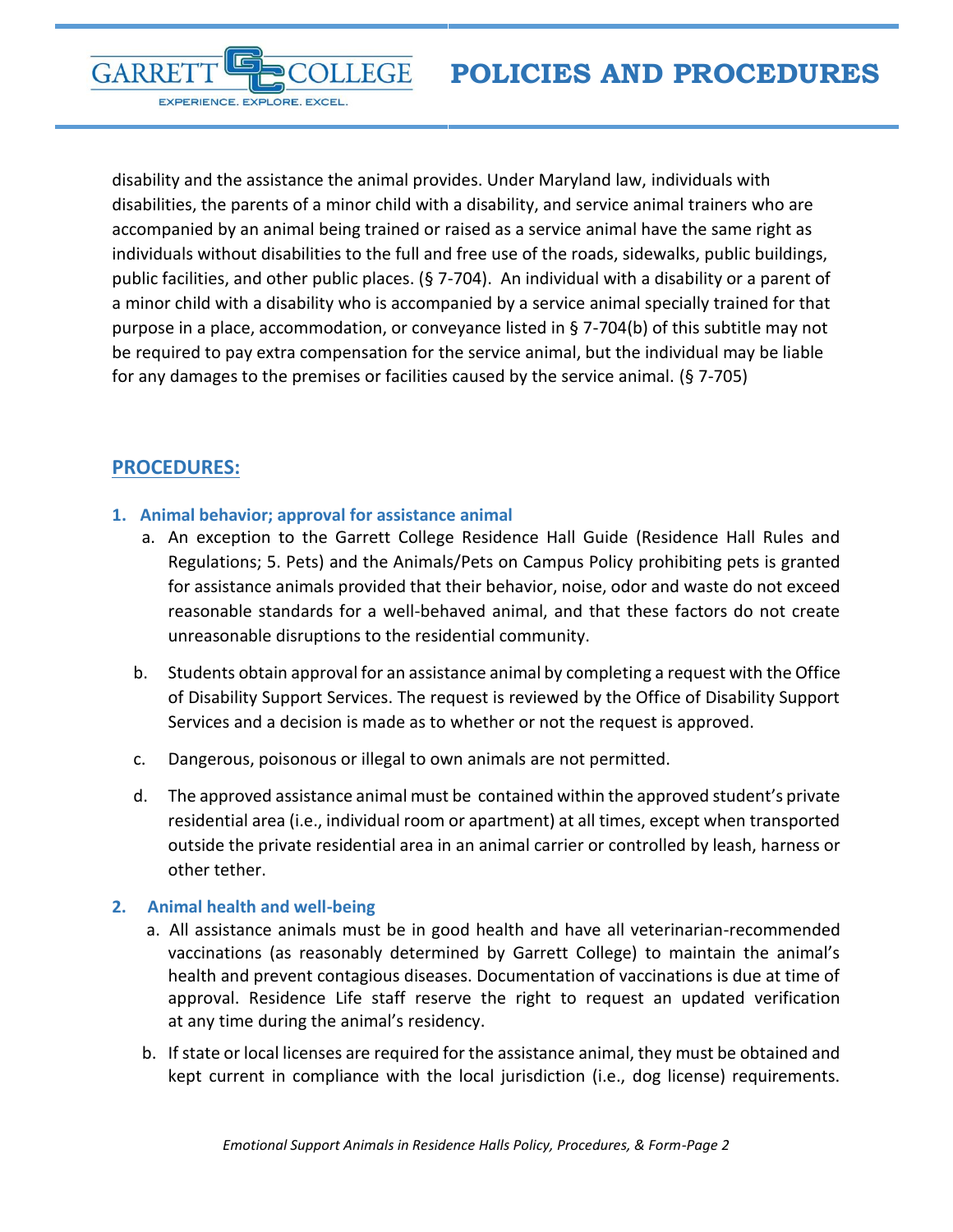Residence Life Staff reserve the right to request proof of licensing at any time during the animal's residency.

**LEGE** 

- c. All assistance animals, if taken outside the private residential area, must be leashed or in a carrier as stated above and wear identification tags with contact information and, if applicable, vaccination information.
- d. All assistance animals must be housed in acceptable conditions within the residential area (e.g., appropriately sized crate/carrier, ability to move freely through the residential area).
- e. All assistance animals must be treated humanely. If mistreatment is reported, the Director of Student Development/or designee will review the report with the student. Any reports of mistreatment may be referred to the Director of Student Development.

#### <span id="page-2-0"></span>**3. Animal cleanliness**

**GARRE** 

EXPERIENCE. EXPLORE. EXCEL.

The student is responsible for properly containing and disposing of all animal fecal waste.

- a. Indoor assistance animal waste, such as cat litter, must be placed in a sturdy plastic bag and tied securely before being disposed of in outdoor dumpster. Litter boxes should be placed on mats so that feces and urine are not tracked onto carpeted surfaces.
- b. Outdoor assistance animal waste, such as dog feces, must be immediately retrieved by the student, placed in a plastic bag and securely tied before being disposed in outdoor dumpster.

#### <span id="page-2-1"></span> **4. Student responsibilities**

- a. The student must register with the Office of Disability Support Services and receive approval for an accommodation to have an assistance animal in residential housing facilities prior to having the animal enter the facility. Regular reviews of the student's individual needs will be conducted at the discretion of Director of Student Development/ or designee.
- b. Upon registering the animal with the Office of Disability Support Services, the student will receive an identification card for the animal. This card must be kept with the animal at all times and presented upon request of any college official.
- c. The student is responsible for ensuring that the assistance animal does not interfere with the routine activities and daily operations of the residence hall or cause difficulties for students or staff who reside and work there. Sensitivity to individuals with allergies and to those who fear animals is critical to participation of the residential community.
- d. The student is financially and legally responsible for the actions of the assistance animal such as bodily injury or property damage, including but not limited to any replacement of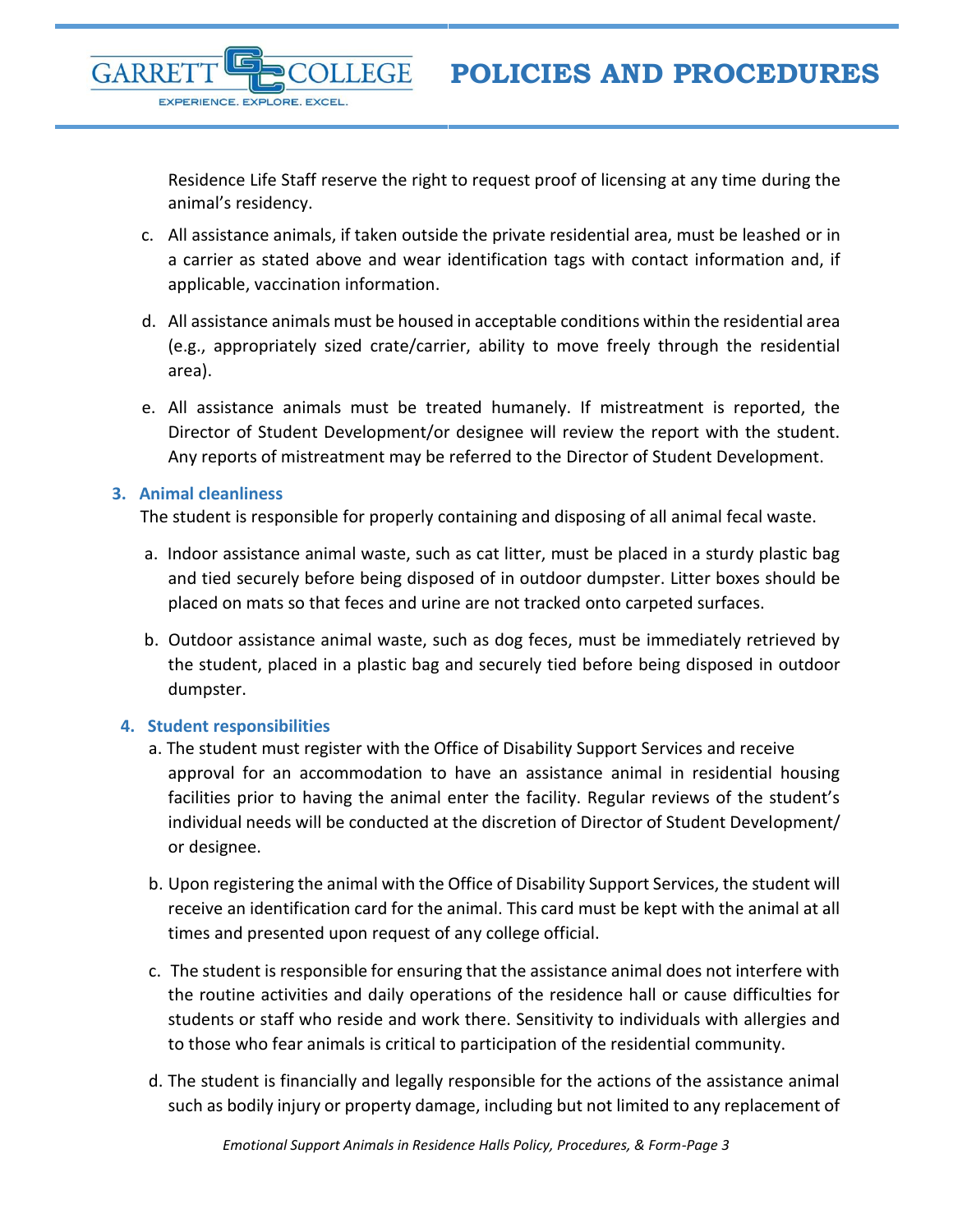furniture, carpet, window covering or wall covering. Residence life shall have the right to bill the student's account for repair, replacement and other costs.

GARRE

EXPERIENCE. EXPLORE. EXCEL.

- e. The assistance animal must be boarded should students leave their Garrett College residence for more than 24 hours. Should the student be away from the residence hall for more than 10 hours due to academic requirements, adequate arrangements for the animal to have appropriate care must be made by the student. The care plan cannot violate other residence hall policies (students cannot provide ID or key to others to enter their room and assistance animal cannot enter other private residential areas). Permission for another person to be keyed into a student's room for assistance animal care must be arranged in advance and in writing with the residence life manager.
- f. The assistance animal must interact and behave well with other assistance animals without incident.
- g. The student is responsible for any expenses that are required due to costs incurred for cleaning that is above and beyond a normal cleaning or for repairs to academic facilities and housing facilities that are assessed after vacating the residence. Residence life shall have the right to bill the student's account for all damages or deficiencies with the room condition or apartment.
- h. The student is responsible for any medical bills associated with an interaction with the assistance animal or for any property damages another person incurs as a result of the animal's behavior.
- i. The student's residence may be inspected for fleas, ticks or other pests once per term or as needed. The residence life staff will schedule the inspection. If fleas, ticks or other pests are detected through inspection, the residence (which may extend beyond the student's private residential area) will be treated using approved fumigation methods by a Garrett College approved pest control service. The student will be billed for the expense of any pest treatment reasonably deemed necessary by Garrett College as a result of the assistance animal.
- j. Students must notify in writing the Director of Student Development/ or designee if the assistance animal is no longer needed as an assistance animal or is no longer in residence. To replace an assistance animal, students must file a new request with the Office of Disability Support Services.
- k. All roommates of the student must sign an agreement allowing the assistance animal to be in residence with them. In the event that one or more roommates do not approve, either the student and assistance animal or the non-approving roommate(s), as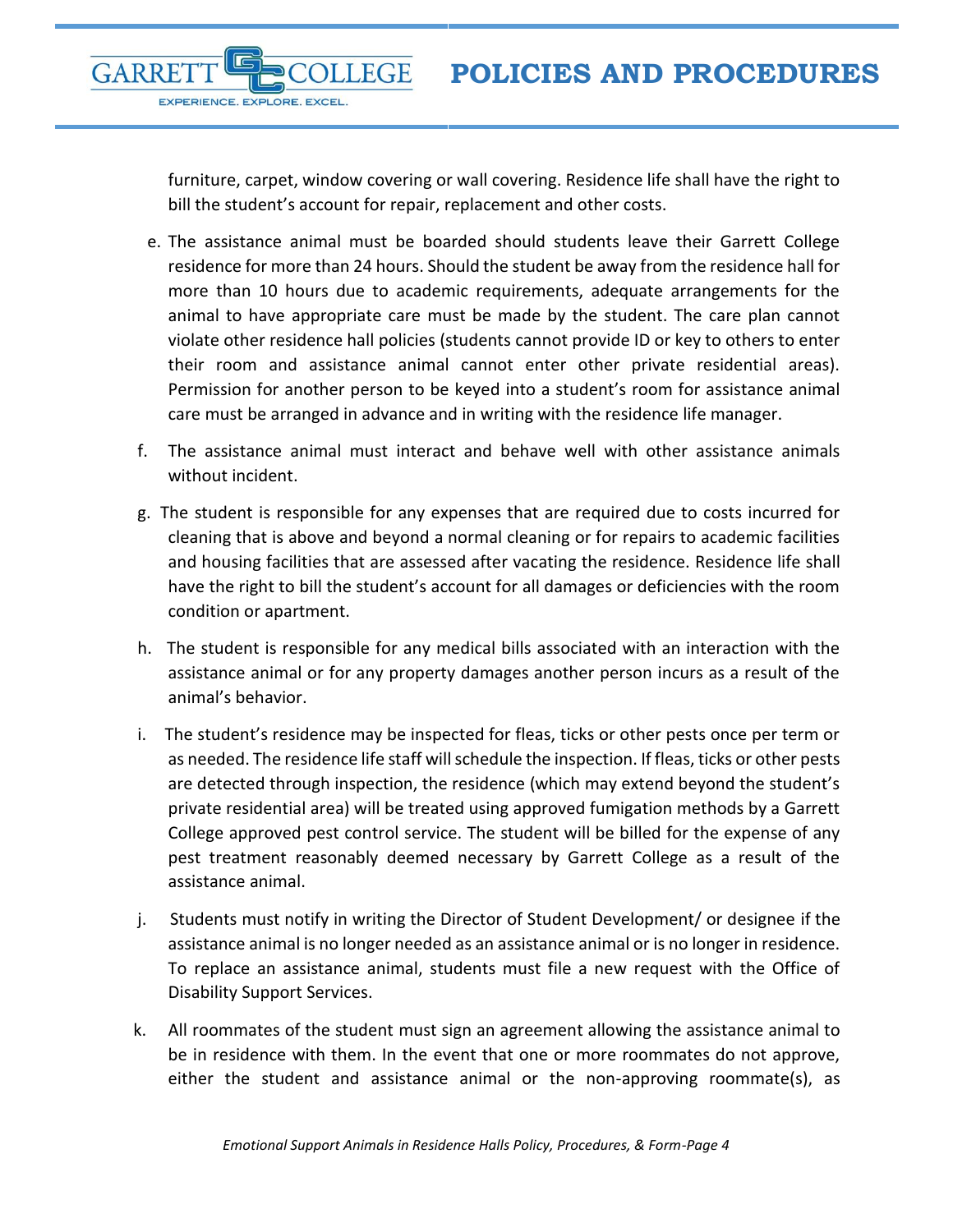determined by the Director of Student Life/ or designee, may be moved to a more suitable location.

 l. Residence life has the right to relocate the student and assistance animal as necessary per current contractual agreements.

**FGF** 

**GARRE** 

EXPERIENCE. EXPLORE. EXCEL.

- m. The student agrees to continue to abide by all other residential policies and the Garrett College Housing License Agreement. An exception to a policy that otherwise would prohibit having an animal does not constitute an exception to any other policy.
- n. Any violation of these policies will be reviewed through the office of student conduct and the student will be afforded all rights of due process and appeal as outlined in that process. Notwithstanding such rights, Garrett College has the right to correct immediately any potentially harmful situation, including removal of an assistance animal or gaining entry into the student's private residential area.
- o. Should the assistance animal be removed from the premises for any reason, students are expected to fulfill their housing obligations for the remainder of the housing agreement.
- p. Facilities Maintenance will be notified of the presence of an assistance animal so arrangements can be made if maintenance is required in the room/apartment.
- q. Service animals may accompany the student when necessary in order to perform the specified service; however, these animals should not be taken to another student's private residential area (e.g., individual room or apartment) without the express permission of all residents of that room or apartment. Emotional support animals must be kept in the student's assigned private residential area, except for purposes of animal cleanliness (see section 3), and cannot be taken to other private rooms or apartments within the residence halls.
- r. Garrett College may ask the student to remove the assistance animal from the premises if the assistance animal is not housebroken or if the assistance animal is out of control and the student does not take effective steps to control it. If the assistance animal bites another person without provocation or demonstrates unprovoked aggressive behavior toward another person or animal (even if there is only a single occurrence of such behavior), Garrett College has the right to require the student to remove the assistance animal from Garrett College property.
- s. Garrett College **is not** required to allow "assistance animals" as defined under the FHA anywhere on Garrett College property other than in the Garrett College housing facility that is occupied by the person with the disability, unless that animal would also qualify as a "service animal" under the ADA or a "guide dog" or "service dog" under Maryland law.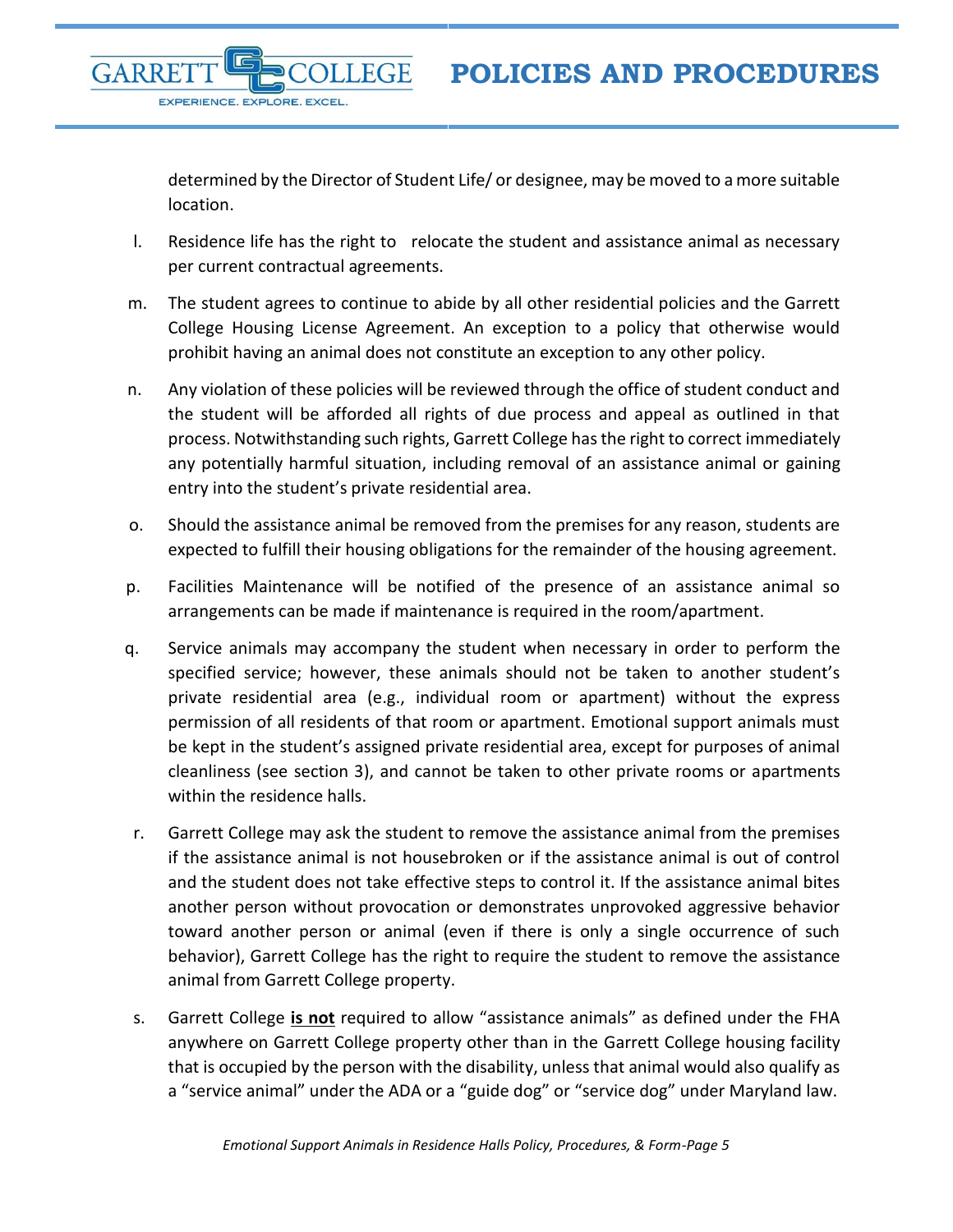

#### <span id="page-5-0"></span>**5. Indemnification**

EXPERIENCE. EXPLORE. EXCEL.

**GARRE** 

The student agrees to defend, indemnify, and hold harmless Garrett College from and against any third-party claims, liabilities, lawsuits or actions (collectively, "Claims") (including without limitation Claims by the student's roommates), arising out of actual or alleged bodily injury, death or property damage caused by the student's assistance animal.

#### <span id="page-5-1"></span>**6. Additional responsibilities or provisions to follow**

**EGE** 

When meeting with residence life staff, prior to the animal being brought on campus, the student must provide certificates of vaccination, a copy of the animal's registration or license (if applicable or required by law) and any other information listed in this document.

# *(See attached approval form)*